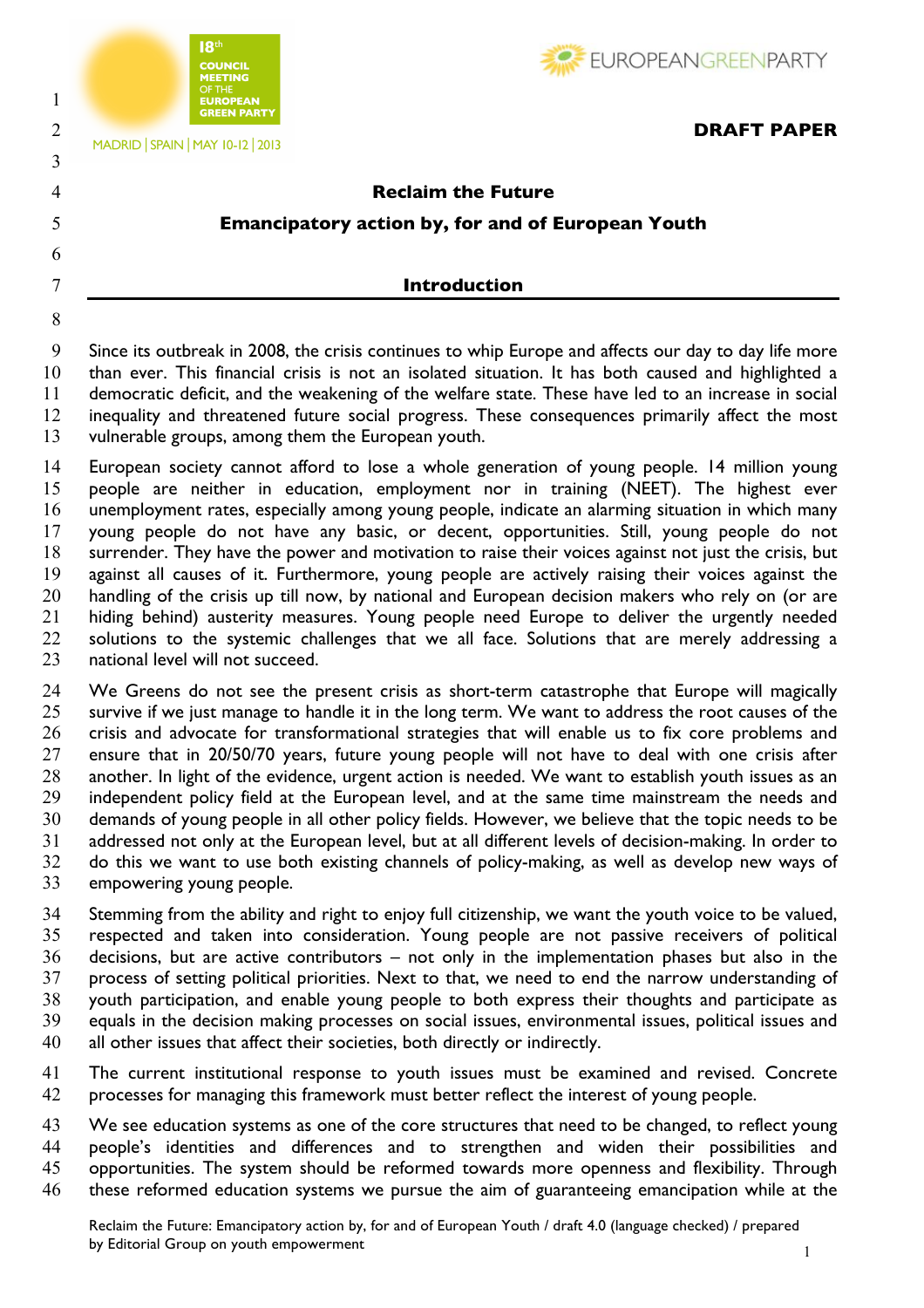same time matching vocational experience and institutional trajectories with the perspective of 48 "good work".

 Different areas of the economy need to be addressed and reformed to achieve these goals. Our model is a de-carbonised and human-centric economy able to provide the conditions for both good and fair jobs through a process of green re-industrialisation, capable of an effective re-distribution of wealth.

 Another world is possible, but we need to shake up the current one. We Greens do not stand on the sidelines and wait for this to happen, but take an active and leading role in emancipatory action by, for and of young people.

# 

### **Youth must be heard**

 $\overline{a}$ 

 Youth are the future. But young people are also the present.Young people need to actively participate in the construction of the political system that we live in to be able to enjoy the full benefits of citizenship. Youth emancipation will never be achieved without **real democratic process**, where young people take active part in the design and implementation of public polices and without commitment from the rest of the society.

 The contribution of young people is vital for the construction of a more democratic Europe. Thus, youth participation must be enabled and ensured both as regards formal and informal structures, non-formal education as well as voluntary work.

 Youth participation will contribute political creativity to the construction and legitimisation of Europe including non-violent forms of civil disobedience that have always been part of legitimate political action. We need consolidated participation spaces which empower the expression of youth perspectives throughout all aspects of life.

 Youth movements and civil society groups focused on young people – particularly **Youth Organisations** on many different levels – are key actors in ensuring social inclusion and cohesion, ecological and environmental responsibility, political participation and democracy and political accountability. We support the existing forms of youth dialogue, among them the Youth Forum and Structure dialogue including national Youth Councils. Emancipation implies that youth are able to participate in this environment in a free and independent way, without discrimination or restriction.

 We call on the European Union to develop an **open and transparent process of consultation** with youth organisations. At local, regional and national level, public authorities must engage with civil society to design measures that will allow the public to regain control of **public finances** in the long term. To start with, young people should have a greater level of inclusion in discussions on the Multiannual Financial Framework (MFF) at a European level<sup>2</sup>.

 Active participation in the political system is part of a full emancipation process. Thus, we call for the **reduction of voting age to at least 16 years old**. This measure needs to go hand in hand with an increase in political education in both formal and non-formal education systems, in order to give young people the tools to be informed about the political system.

88 Incorporating youth perspectives also means taking into account the diverse European realities. We need to acknowledge **diversity and differences among young people**, who are one

 For more information on green definition of the "good work" please see "The Social Dimension of the Green New Deal" as adopted at the EGP Copenhagen Council 2012

 $^2$  For the green position on Multiannual Financial Framework (MFF) please see the draft resolution on MFF

Reclaim the Future: Emancipatory action by, for and of European Youth / draft 4.0 (language checked) / prepared by Editorial Group on youth empowerment 2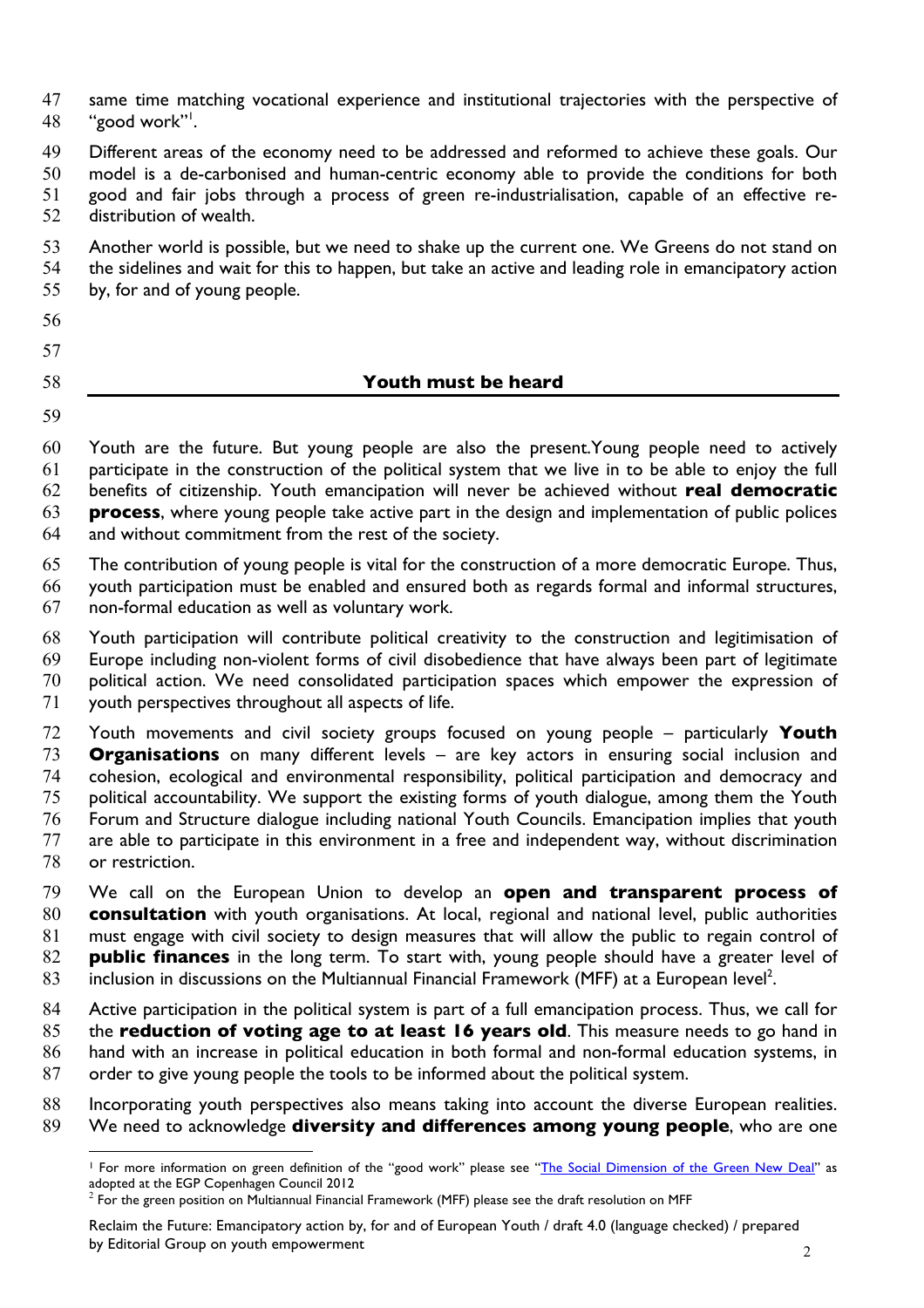of the most socially divergent groups in society. Additionally, there are disenfranchised groups that

need specific measures to be included in the process such as young people with disabilities, youth

- from poorer families, rural youth or young migrants. The gender dimension also needs to be
- strongly taken into consideration when addressing the situation of young people.
- 
- 
- 

## **Institutions matter!**

 Not a single democratic, social, cultural or environmental transformation has ever been successful without an act of confronting existing institutions, without finding ways of making better use of 100 them or building new institutions that represent the new goals and perspectives. This is why European Youth movements must also find approaches towards dealing with and integration the European institutions. They must find ways of utilising them to promote institutional change, in order to support the realisation of their own aspirations. European institutional framework must ensure a quality of content and guarantee sufficient financial means and self-supporting structures 105 that will enable youth programs to be independent of commercialisation.

 European institutions, including the European Parliament, have to pay more attention to youth issues, and be more responsive to young people, to allow for wider participation by young people and to provide platforms for a more dedicated pursuit of the interests of young people.

- 
- 
- 

# **Youth Guarantee**

 In 2010 Greens in the European Parliament introduced the **Youth Guarantee** into European Union discussions on tackling youth unemployment. The Youth Guarantee has recently been adopted by the European Council. We expect to see this measure be fully implemented in every European country. It must ensure that all young people receive a good-quality offer of employment, continued education, an apprenticeship or a traineeship within a period of four months of becoming unemployed or leaving formal education. However, this is not enough. The Youth Guarantee should ensure inclusiveness within the labour market. Job offers, education and training programmes should be individually tailored to the needs of the individual young person - 121 including those with special needs. Social businesses<sup>3</sup> with diverse workforces should get extra support.

 We Greens want the Youth Guarantee Scheme to provide sustainable and long-lasting solutions 124 for job creation. The gains in terms of learning opportunities for young people are high, if they are empowered to try out their own ideas. The Youth Guarantee should provide special support in case young people want to establish their own projects. The founding of social enterprises, start-up businesses and non-profit NGOs should be equally supported.

 Even though the Youth Guarantee has been agreed upon on the European level, there has been no readiness on the part of the member states to invest new money into the effort. The present budget of €6bn over 7 years is not sufficient by far, as ILO has calculated that much more is needed. We criticise this short-sightedness. We should not shy away from naming and shaming the

countries that do not live up to their obligations.

 $^3$  For more information on green vision of the social businesses please see "<u>The Social Dimension of the Green New Deal</u>" as adopted at the EGP Copenhagen Council 2012

Reclaim the Future: Emancipatory action by, for and of European Youth / draft 4.0 (language checked) / prepared by Editorial Group on youth empowerment 3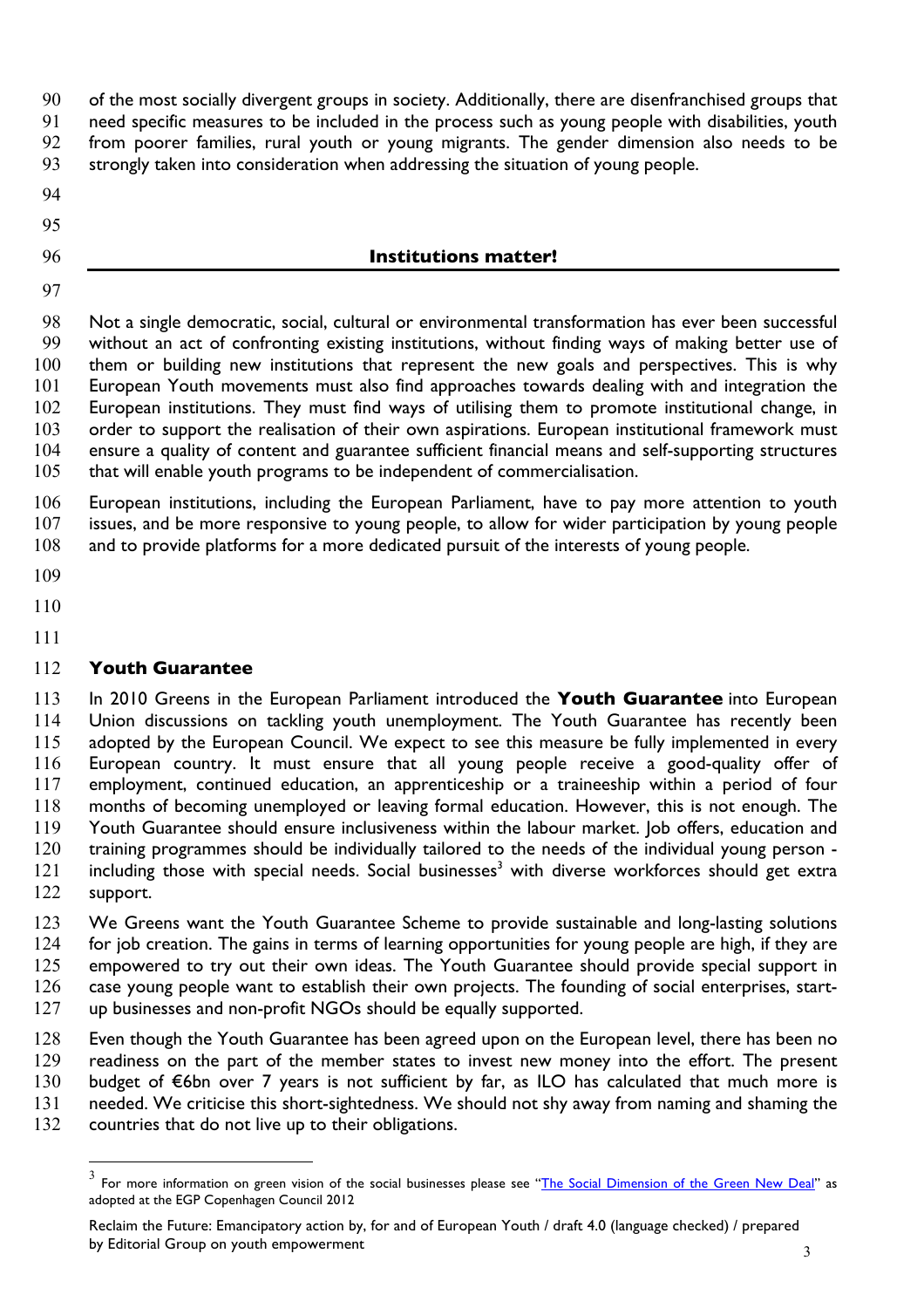- The challenge of tackling unemployment cannot be solved at the EU-Level alone. The Youth
- guarantee needs transnational solidarity, and every European country needs to implement the
- Youth Guarantee in a concrete policy.
- 

## **Youth Fund**

 The EU budget is obviously a core tool to refocus European policy towards young people. Youth issues must be mainstreamed throughout the EU´s Multiannual Financial Framework (MFF). An 140 MFF that reduces the EU's funding of research and development and innovation is short changing today´s youth but also future generations. Any kind of public investment must consider the impact 142 on young people.

- However, in the present crisis there also must be an immediate effort to address the pressing burden of widespread youth unemployment. Therefore, we demand the establishment of Youth Fund. This Youth Fund must be part of the EU budget, including and extending the existing EU Youth programmes to create one integrated instrument. It should include financing for youth entrepreneurship (particularly social entrepreneurship), strong mobility instruments for non- academic youth, awareness raising amongst young people of their social, democratic and economic rights and financing for European Volunteering and civil society activities.
- The implementation of European Investment Bank micro-credit lines with low interest rates for young people can contribute in alleviating the liquidity trap in the financial market and stir the recovery towards a Greener economy.
- 

## **European Volunteering**

 In addition to its other financing goals the Youth Fund should provide funding for European Volunteering. In the appeal "We are Europe! Manifesto for re-building Europe from the bottom up" many renowned European citizens and leaders have called for a European Year of Volunteering for Everyone, as a response to the European crisis. The initiators explained their proposal by arguing: "We need a European civil society and the vision of younger generations, if we are going to solve the burning issues of today. ... The European Year of Volunteering for Everyone ... forms a self-help organisation of creative disobedience, the countervailing force to the power of the European and national elites that exist in politics and business." We Greens support this initiative. We proposed a similar initiative in 1999 in the Gahrton Report to the European Parliament.

 We believe that introducing a European volunteering programme for all ages, classes and backgrounds will help create a new debate about what Europe means to her citizens. Youth plays a crucial role in this regard. Youth volunteering should be as diverse as European society is. Everybody in the European Union should have the opportunity to experience the benefits of a volunteering programme.

## **Youth Convention**

 Greens have long advocated for a new European Convention to as the necessary democratic step of a European political integration. In order to make young peoples' voices heard more clearly as 174 part of this process, we also propose establishing an EU Youth Convention. As part of this, young people under 30 years, representing both organised and non-organised youth, would come together to help shape the institutional future of the European Union. The results of this Youth Convention should be formally introduced into the deliberations of the general European Convention, the European institutions and the member states.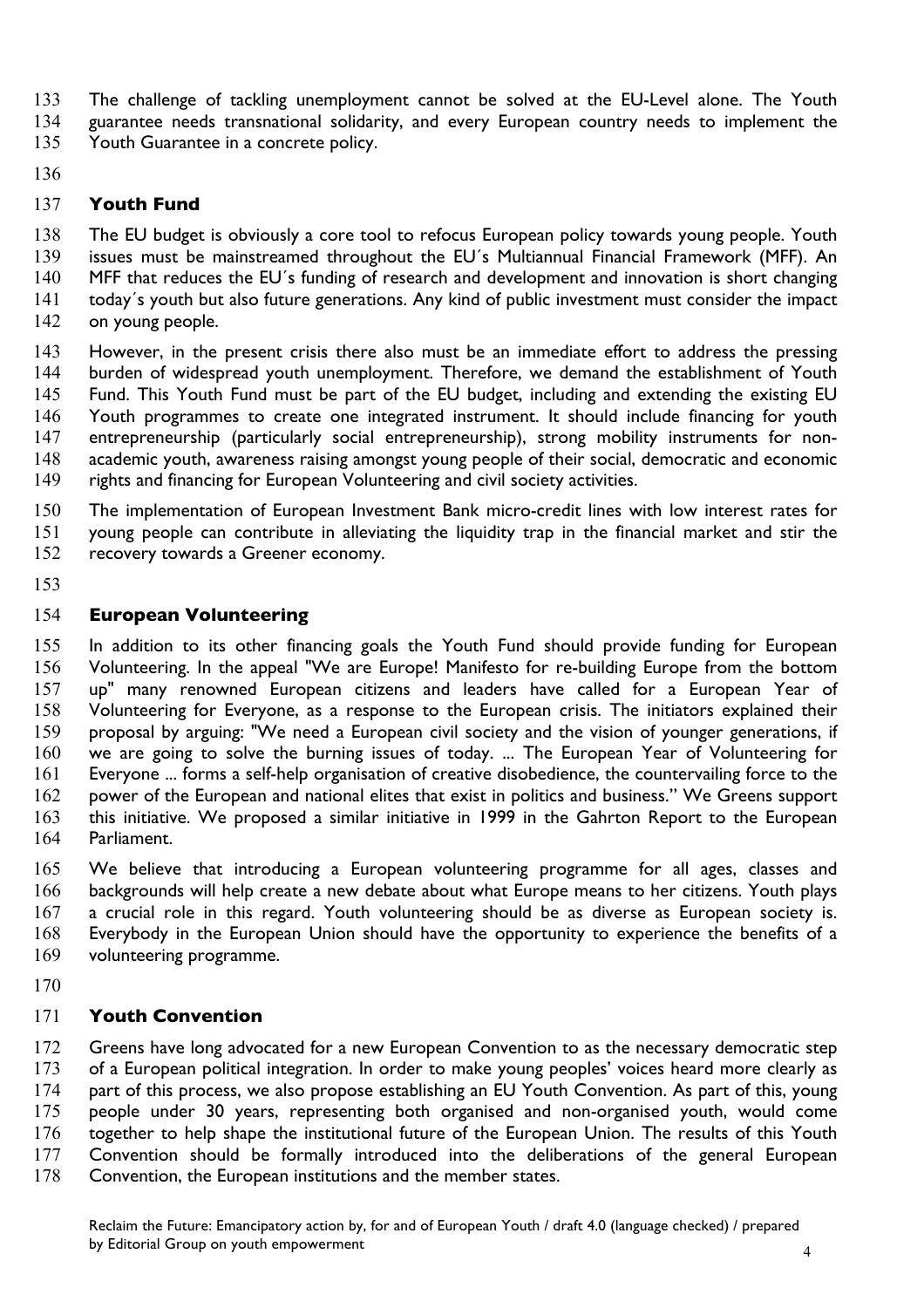#### 

# **Youth Proofing of EU Policies**

 While the Youth Convention would be an ideal source of youth involvement in the process of resizing the European institutions, we also demand that youth concerns are given more attention in the everyday work of the European Union. Hence, we propose two new policy instruments. Firstly, Youth Proofing: in order to make the impact of EU legislation on young people visible we demand Youth proofing of all regulatory and administrative measures taken at the EU level, i.e. checking the short- and long-term impact of such measures on youth as a regular procedure. Youth organisations are to be heard in the implementation of Youth proofing. Secondly, we want to use the European semester more efficiently. Therefore, we propose that Youth emancipation becomes a regular item in the country-specific recommendations that form part of the European semester. Member states must be obliged to actively involve youth organisations in the process of developing their own reform agendas under the European semester. We Greens will propose that the European Parliament will regularly organise extra youth hearings in this context.

- 
- 
- 

#### **Education must learn new lessons**

 Education is one of the core processes to support and ensure the organisation of society and the inclusion of individuals into the overall social system. The right to education must not be abridged. Education is a pluralistic process centered around the individual that is of benefit to whole society. 200 It has an intrinsic value regarding the self-cultivation and self-realization of the individual and is a 201 core resource in the pursuit of happiness. It is widely understood that education starts at an early 202 age and never stops. Therefore, we acknowledge life-long and life-wide learning as the base of understanding and systematization of education systems. Education as such can also be seen as a base, support and regulator of democracy, political and civic engagement, the economy and labour market. We see a great need and opportunity to develop educational systems towards the improvement of the situation and opportunities for young people, and as a primary tool for the 207 reduction of youth unemployment.

## **Multiple access points to education**

 The opportunities an individual has both in life and in educational institutions should not depend 211 on the circumstances of their birth. However, the circumstances of their birth do have an 212 important influence on educational performance. Despite a rapid expansion of secondary and important influence on educational performance. Despite a rapid expansion of secondary and tertiary education, which has paved the way for a more equal distribution of educational opportunities, educational inequality has proven quite resistant. Expansion is not a sufficient 215 condition for more equality. The opportunity for second and third chances is more important when performance at a young age does not meet the needs for educational success. Furthermore, decisions on what kind of educational career an individual should choose should be more independent from family background and parental advice. We therefore demand policies guaranteeing that young people are not tied to any one educational path and enabling them to make educational decisions further on. It is very important to ensure that young people leaving the 221 educational system are equipped with up-to-date and practically applicable knowledge and skills.<br>222 Integrating young people through vocational and university education and transitional measures Integrating young people through vocational and university education and transitional measures into the labour market helps them to emancipate from their parents, become independent from 224 social welfare and boosts their self-confidence.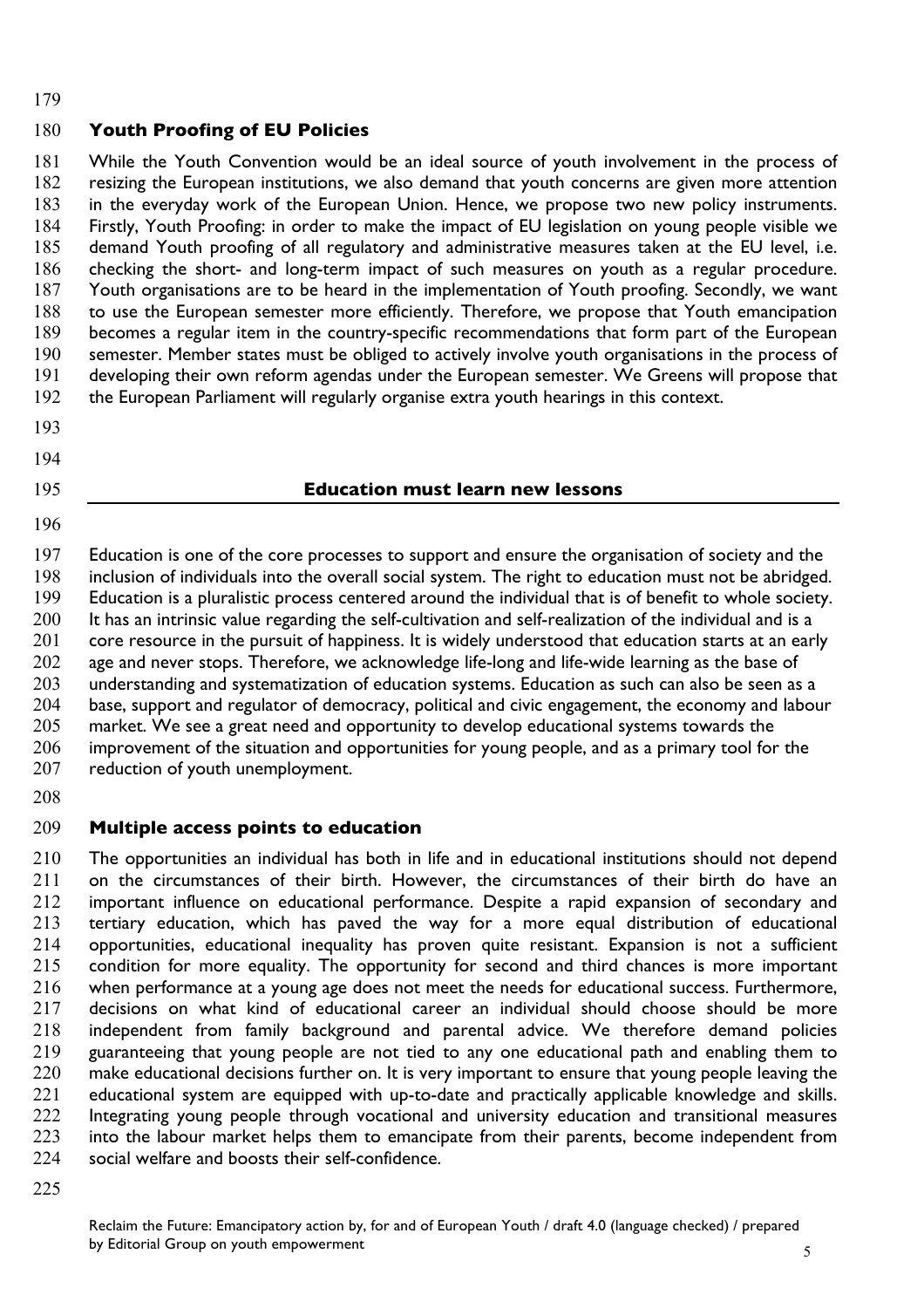#### **Opening the educational system**

 The whole system of formal education should be reformed. Today it is organised in a linear, one-228 way direction and leaves little or no place for entering educational system at a later stage. We urge the opening of educational systems to multiple entrance and exit points, avoiding "dead-end" diplomas and offering opportunities of horizontal mobility between more theoretical general 231 educational and the more vocational tracks. With this system we want to support emancipation of young people, enabling dynamics within and between different social strata. Next to that, this 233 system enables better fits between qualifications and labour markets.

#### **Dual system of vocational training and education**

 In terms of transition rates, of reducing the rate of youth unemployment, of salaries and formation 237 of competencies, the dual system of vocational training and education is the most successful in Europe. Linking practical work experience with an ongoing training and education has been a success. On the other hand, systems combining both school education and internships, and systems where only vocational training-at-the-workplace prevail produce much poorer results, because they do not consider that skill formation and youth employment are the social 242 responsibility of the companies that contribute to their economy. They lack the framework of 243 social partnership. From the point of view of the single firm, skills are seen as human capital that is residing in the worker and not in the firm, and thus may move with the worker to competing 245 firms. Thus, the employer sees no incentive to pay for the training of competencies that are portable. He either delegates that task to the state, the worker's unions or to the worker himself, 247 or provides firm-centred vocational training at the workplace that aims at the formation of narrow firm-specific skills that are not easily transferable. Within the framework of social partnership, state, firms and trade unions cooperate in the process of formation of competencies. The firms are able to share in the benefits of cooperation consisting of a large pool of skilled workers accessible to the entire industry. The trade unions profit from raising their members' competencies and using dual vocational training and education as a tool for youth recruitment.

 Introducing this dual system of vocational training and education must be accompanied by re-inventing the framework of social partnership and social responsibility of firms.

### **Reorganising and opening higher educational institutions**

257 We call for democratisation of education institutions by overcoming the current focus on the elitist model of high academic strata. The framework of life-long-learning tertiary education has to meet the needs of those who enter universities with a more general education as freshmen, and 260 those who enter universities with occupational or social experience through institutions of further education. This can be done within the same university by internal differentiation or by 262 institutional differentiation<sup>4</sup>.

 The recognition of vocational experience and of informal/non-formal learning processes should provide mobility between the different tracks of occupational education and academic or professional education.

#### **Pan-European education**

 We are facing the Europeanisation of decision-making, policies, people, information and capital. In order to ensure sustainability, and the legitimacy of this processes we need to increase the

 Internal differentiation: providing special curricular for further education; institutional differentiation: running universities for further education.

Reclaim the Future: Emancipatory action by, for and of European Youth / draft 4.0 (language checked) / prepared by Editorial Group on youth empowerment <sup>6</sup>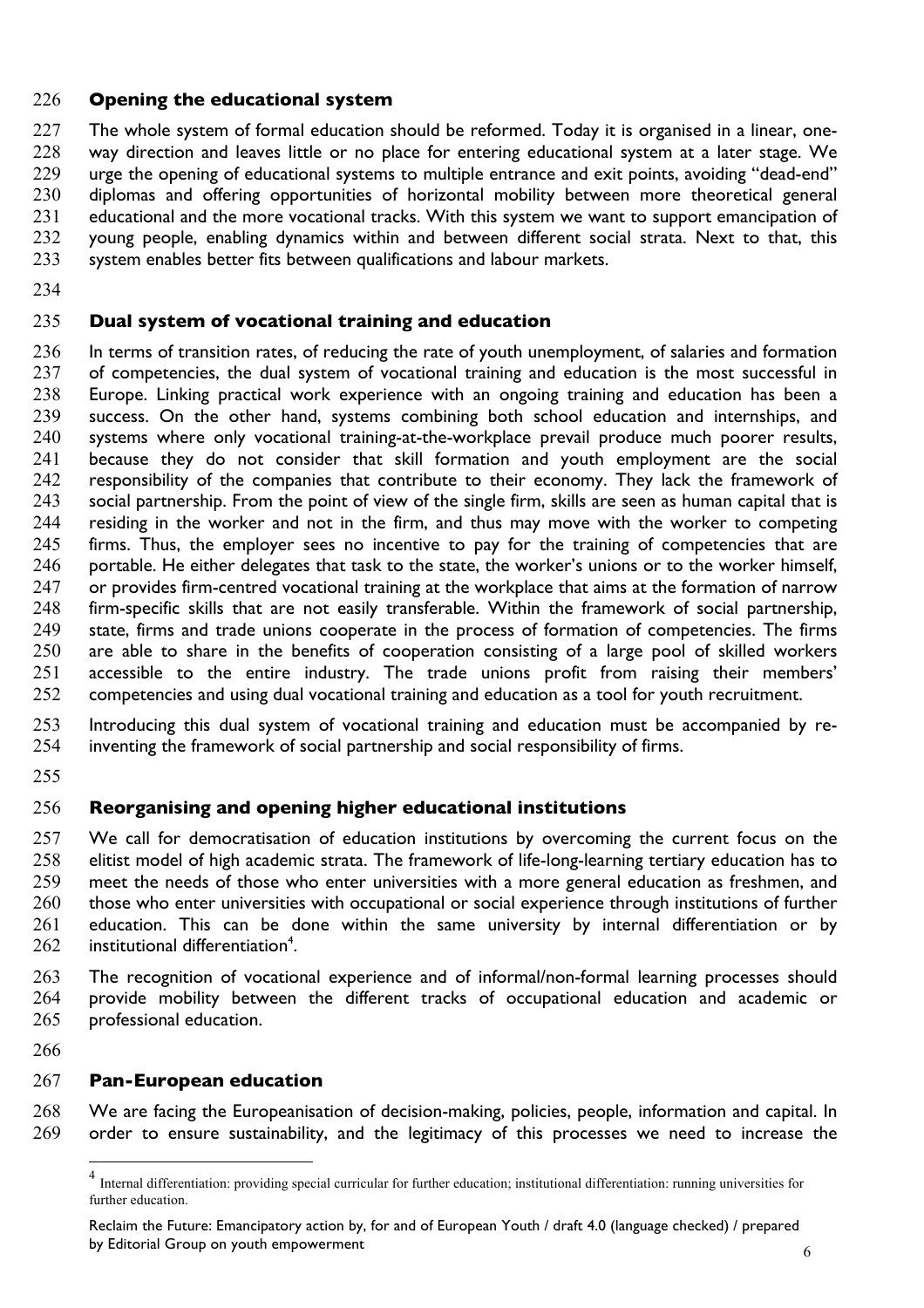270 mobility of individuals through their own choice and competencies, and strengthen an equitable and equalising pan-European education that is not mainly focused on the formation of a national 272 elite. We also recognise the value of the work of the Council of Europe in this context.

 We acknowledge that English has become and is commonly accepted as the *Lingua Franca* of today. Thus, we support English language education in formal curricula, from the earliest age, Europe wide, without undermining the value of all languages.

276 We support the positive impact of current initiatives such as the Erasmus programme; however 277 we believe that the whole is greater than its individual parts. Therefore, we advocate for European education that is European, not merely by where it implemented or funded. We call for pan- European education based on European values, the common market and possibilities for the application of acquired knowledge and skills.

- 
- 

## **Go from Economy to REconomy**

 Developing youth perspectives without addressing economic issues is like trying to ride a bicycle without wheels. It doesn´t work! Without a fundamental change in the economic outlook, whatever promises are being made to the younger generations are hardly credible. This is what the Green New Deal is about. In Europe, we need a transformational Green strategy. We call it here the Green REconomy.

 There are many causes of the recent crisis, but untamed financial capitalism focusing on unsustainable, short-termed growth is certainly core among them. We present our alternative concept, and advocate the many elements of our Green REconomy: REnewable Energies; REthinking the economy; REindustrialisation including REshoring jobs and investments and REcycling; REdistribution of wealth and opportunities; REregulation of the markets.

 The Green REconomy can create both good and fair jobs, and contribute to meaningful and decent standards of living for young people. Europe's young people need jobs. We Greens do not 297 want to store young people in job provision schemes, nor to bury them in endless sequences of internships or cycles of fruitless training. We propose sustainable solutions and ideas that will transform the economy and create both new and fair jobs. In order to do so, we pursue the creation of a sustainable, de-carbonised and human-centric economy. The European Green Party has defined this transformational process in its concept of the Green New Deal.

## **REnewable Energies**

 A major success story for the Greens has been the transition from a carbon-intensive, dirty oil- based energy supply to clean, labour-intensive renewable energies. The renewable energy revolution has already created 2.3 million jobs worldwide. The job creation possibilities of this industry are huge and we Greens will continue to pursue our policies of investing in these new industries.

# **RE-Thinking our Economy**

 Europe's biggest resource is its people. We aim to invest in young people. Therefore, we advocate for programs that provide them financial support and advice for realising their dreams. Youth Initiative and entrepreneurship need to be supported regardless of whether they create a social entrepreneur or normal start-up. Whether through basic income grants, crowd financing or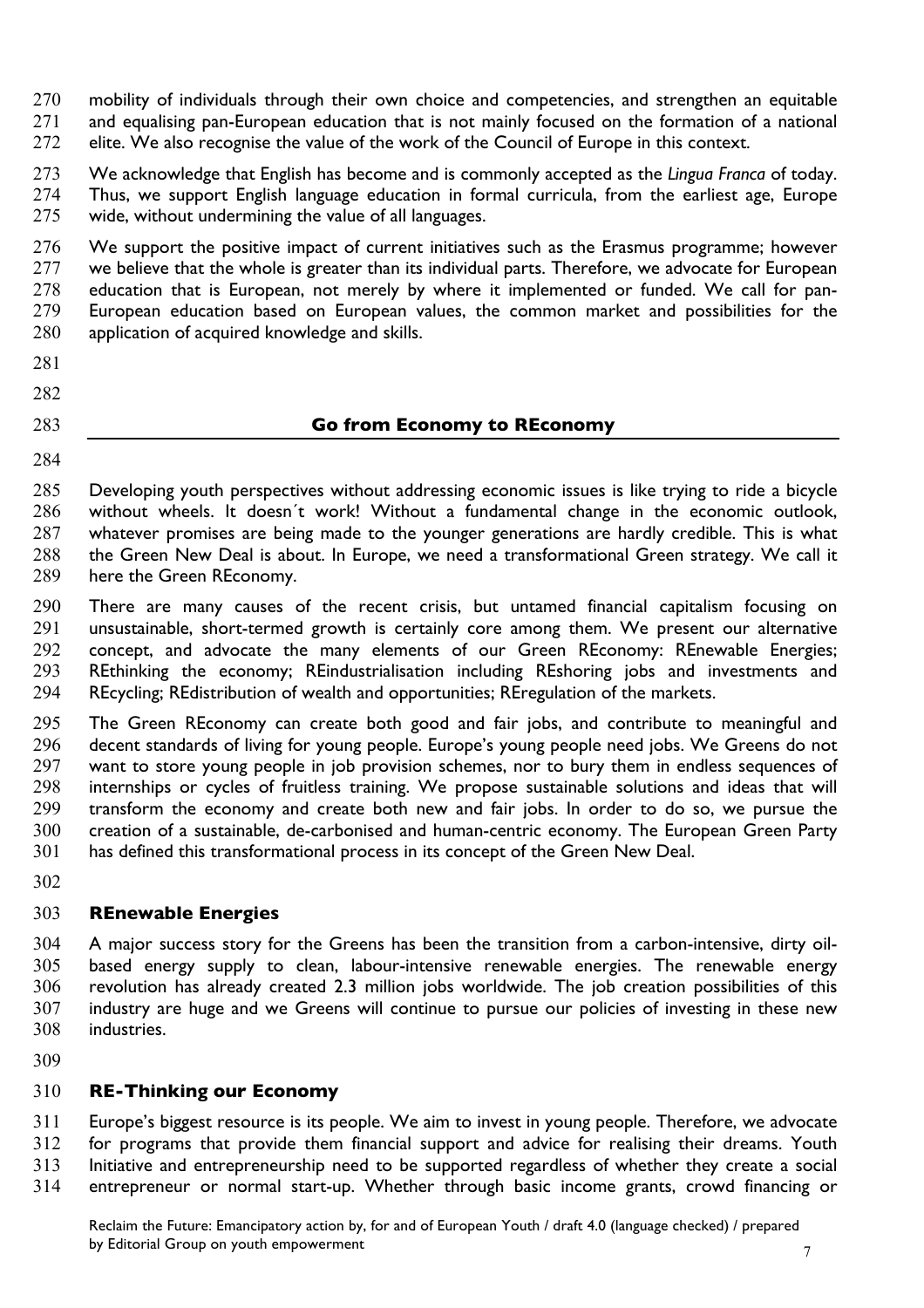labour contracts that include RElearning benefits or other such tools, we want to enable youth and

the rest of society to expand their economic options, including the opportunity to live decent lives

 working in the social sector, taking care of cultural issues or realising their own dreams. We expect companies to live up to their social obligations. We want to encourage businesses that are organized as co-operatives. In the present crisis we´ve also seen the emergence of new, grass roots economic systems like time-banks, local energy communities and regional currencies, not- for profit self-organised local health communities and many more innovative non-capitalist projects.

## **Re-Industrialisation**

 The ecological transformation of our industry will provide Europe with a new manufacturing base and plenty of jobs. Such a transformation has to be achieved by creating the right framework for industrial development by putting a price on CO2-Emissions and by working together with European industry to recycle its waste and become more efficient. We support industrial moves to bring jobs back to Europe. However, new industries need to look different. They need to meet high energy efficiency requirements, high resource efficiency requirements, high environmental and social standards.

## **RE-Distribution**

 Our vision for a sustainable economy that serves the need of the youth cannot accept current imbalances in opportunities and wealth distribution within our societies and within Europe. We need to encourage European solidarity on a state and individual level. The redistribution of wealth will result in job creation for young people across Europe. It is also crucial for the democratic viability of our societies. Two major instruments of redistribution are the introduction of a Financial Transaction Tax and Common Consolidated Corporate Tax Base.

### **Re-Regulation**

 The economic crisis is the result of an under-regulated economy that allowed for the unsustainable development of bubbles. We need to stabilise our economy and that means re-regulating it in order to safeguard it.

 The programmes outline above need a solid financial basis. Perennially mounting public debt is not a sustainable situation. Ecological financial reforms are at the heart of economic plans to counter the crisis. Justice in the European tax codes, abolishing tax havens and prosecuting tax evasion must be part of our strategy. We want to get rid of environmentally damaging subsidies.

- 
- 
- 
- 

### *Action!*

- Youth need concrete action and measures that provide perspective and hope for the future. Here is our list of priorities:
- 

### **1. Youth Guarantee**

 A **Youth guarantee** is the minimum measure we need to see in every European country. It must ensure that all young people under the age of 25 years receive a good-quality offer of

Reclaim the Future: Emancipatory action by, for and of European Youth / draft 4.0 (language checked) / prepared by Editorial Group on youth empowerment and set of the set of the set of the set of the set of the set of the set of the set of the set of the set of the set of the set of the set of the set of the set of the set of the se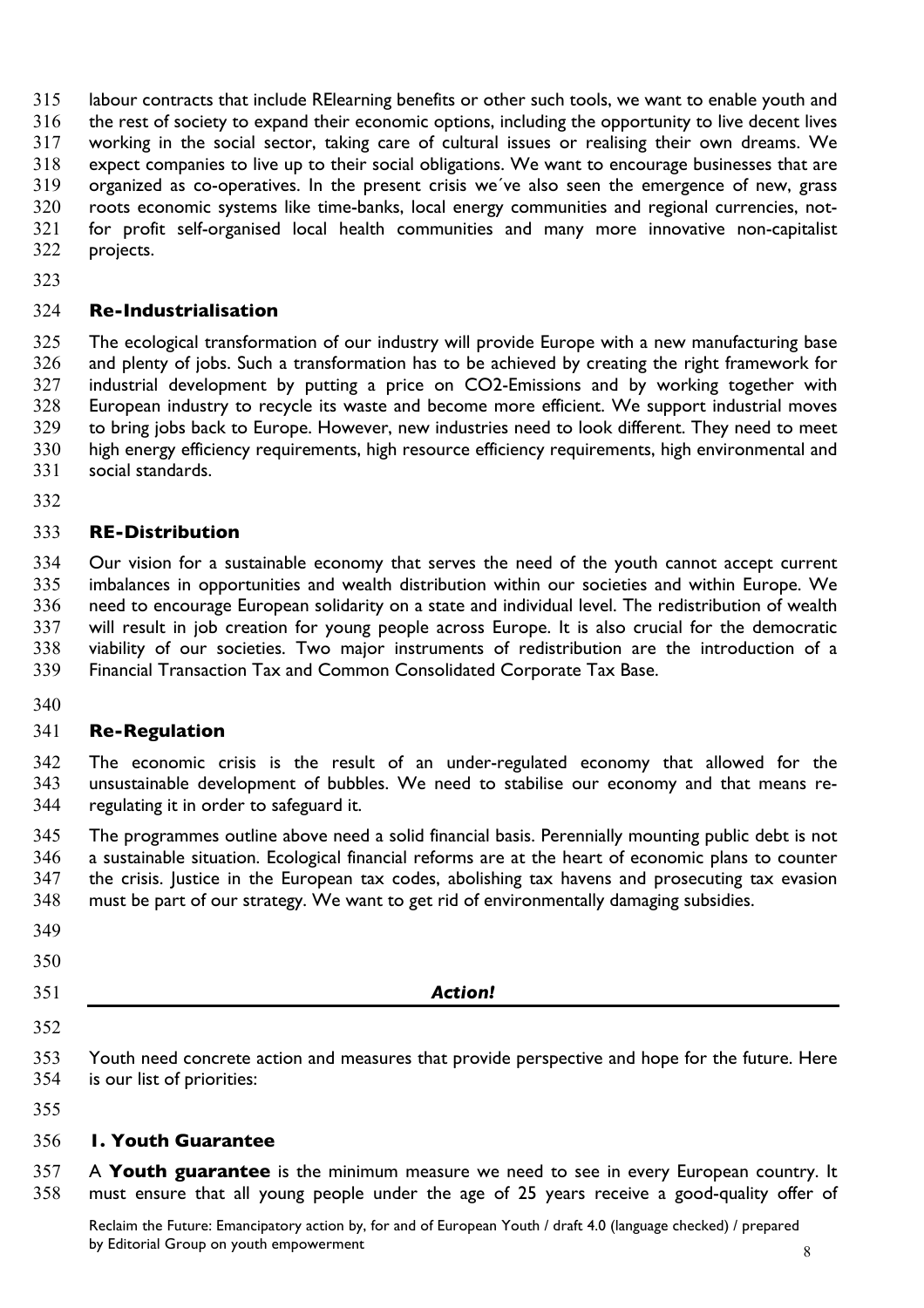- employment, continued education, an apprenticeship or a traineeship within a period of four months of becoming unemployed or leaving formal education. However, this is not enough: the Youth Guarantee should ensure inclusiveness within the labour market. Job offers, education and training programmes should be individually tailored to the needs of the individual young person - including those with special needs. Social businesses with diverse workforces should get extra support.
- A Youth Guarantee Scheme should provide sustainable and long-lasting solutions for job creation. The gains in terms of learning opportunities for young people are high if they are empowered to try out their own ideas. The Youth Guarantee should provide special support in case young people want to establish their own projects. The founding of social enterprises, start-up businesses and non-profit NGOs should be equally supported.
- The Youth Guarantee has been agreed upon on the European level. Now every European country needs to implement it in a concrete policy.
- 

## **2. Youth fund**

 We demand a Youth fund within the EU budget. It should provide financing for young people´s social entrepreneurship, Youth civil society, for mobility of non-academic youth and for the European Volunteering.

## **3. Dual system of vocational training and education**

 We advocate the dual system of vocational training and education. In terms of transition rates, of reducing the rate of youth unemployment, of salaries and of skills building, it is the most successful in Europe. If embedded into the framework of social partnership it can help to foster a more socially responsible economy.

## **4. Quality Internships and Apprenticeships**

 European states should ensure the **quality of internships and apprenticeships**. Young people engaged in internships and apprenticeships need to be protected from exploitation. Internships should be limited to a maximum of 6 months, provide decent financial compensation and should be closely linked to the educational system and be labour market neutral. Interns and apprentices must be covered by social protection and labour market protection measures already in place for regular employees.

### **5. Empowerment through languages**

 Language education provides young people with power to communicate, express themselves, understand others and contribute in various conditions and societies. Therefore, we call for scaling up European language education curricula and programs open for pupils, students, apprentices, workers, and volunteers**.**

## **6. Voting from 16 years of age**

 We ask for a reduction of the voting age to at least 16 years in order to involve young people better in the democratic decision-making at all levels. This measure must go hand in hand with a strengthening of political education in both formal and non-formal education.